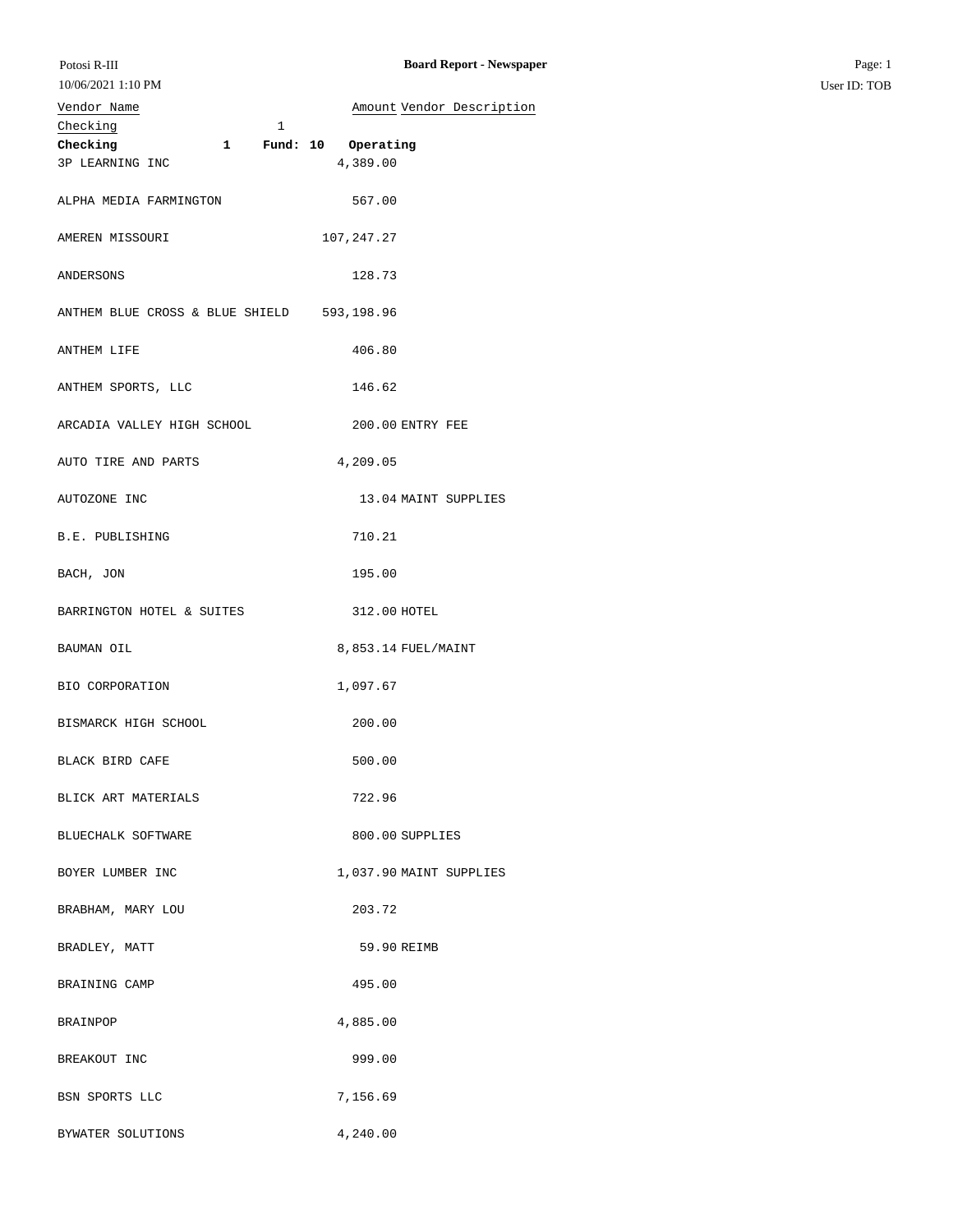| Potosi R-III<br>10/06/2021 1:10 PM       | <b>Board Report - Newspaper</b>    | Page: 2<br>User ID: TOB |
|------------------------------------------|------------------------------------|-------------------------|
| Vendor Name<br>CAMILLO, TRICIA           | Amount Vendor Description<br>17.10 |                         |
| CAPE ELECTRICAL SUPPLY LLC               | 1,339.66 MAINT SUPPLIES            |                         |
| CAPE JANITOR SUPPLY                      | 7,649.76                           |                         |
| CAPITAL ONE TRADE CREDIT                 | 685.51                             |                         |
| CAPITAL ONE/WALMART                      | 9,479.13 SUPPLIES                  |                         |
| CAPITAL SUPPLY COMPANY                   | 1,203.82 MAINT SUPPLIES            |                         |
| CENTRAL STATES BUS SALES                 | 9,354.61 BUS GARAGE SUPPLIES       |                         |
| CENTURYLINK                              | 6,187.34 TELEPHONE                 |                         |
| CHEMSEARCH                               | 295.26 SUPPLIES                    |                         |
| CLAPP, DEANNA                            | 51.47                              |                         |
| CLEAN UNIFORM COMPANY                    | 1,630.36                           |                         |
| Community Foundation of the Ozarks 50.00 |                                    |                         |
| COX, ANTHONY                             | 125.00                             |                         |
| CRISIS PREVENTION INSTITUTE 3,849.00     |                                    |                         |
| CS DESIGN, LLC.                          | 585.00                             |                         |
| CUBA HIGH SCHOOL                         | 175.00                             |                         |
| CULLIGAN                                 | 155.70 WATER SOFTENER              |                         |
| CUSTOM HOME ELEVATORS                    | 225.00                             |                         |
| DATA RECOGNITION CORP                    | 1,271.80                           |                         |
| DEGONIA, HEATHER                         | 55.80                              |                         |
| DESOTO ELECTRICAL PRODUCTS INC. 1,332.49 |                                    |                         |
| DICKEY BUB                               | 1,145.26                           |                         |
| DISCOUNT SCHOOL SUPPLY                   | 35.98                              |                         |
| DNA DRUG TESTING SOLUTIONS LLC           | 480.00                             |                         |
| DOCKINS BROADCAST GROUP                  | 400.00                             |                         |
| DOMINO'S PIZZA                           | 70.00 PIZZA                        |                         |
| DUNN, KAREN K                            | 1,225.00 VOLLEYBALL OFFICIAL       |                         |
| EAST CENTRAL DISTRICT #7                 | 220.00                             |                         |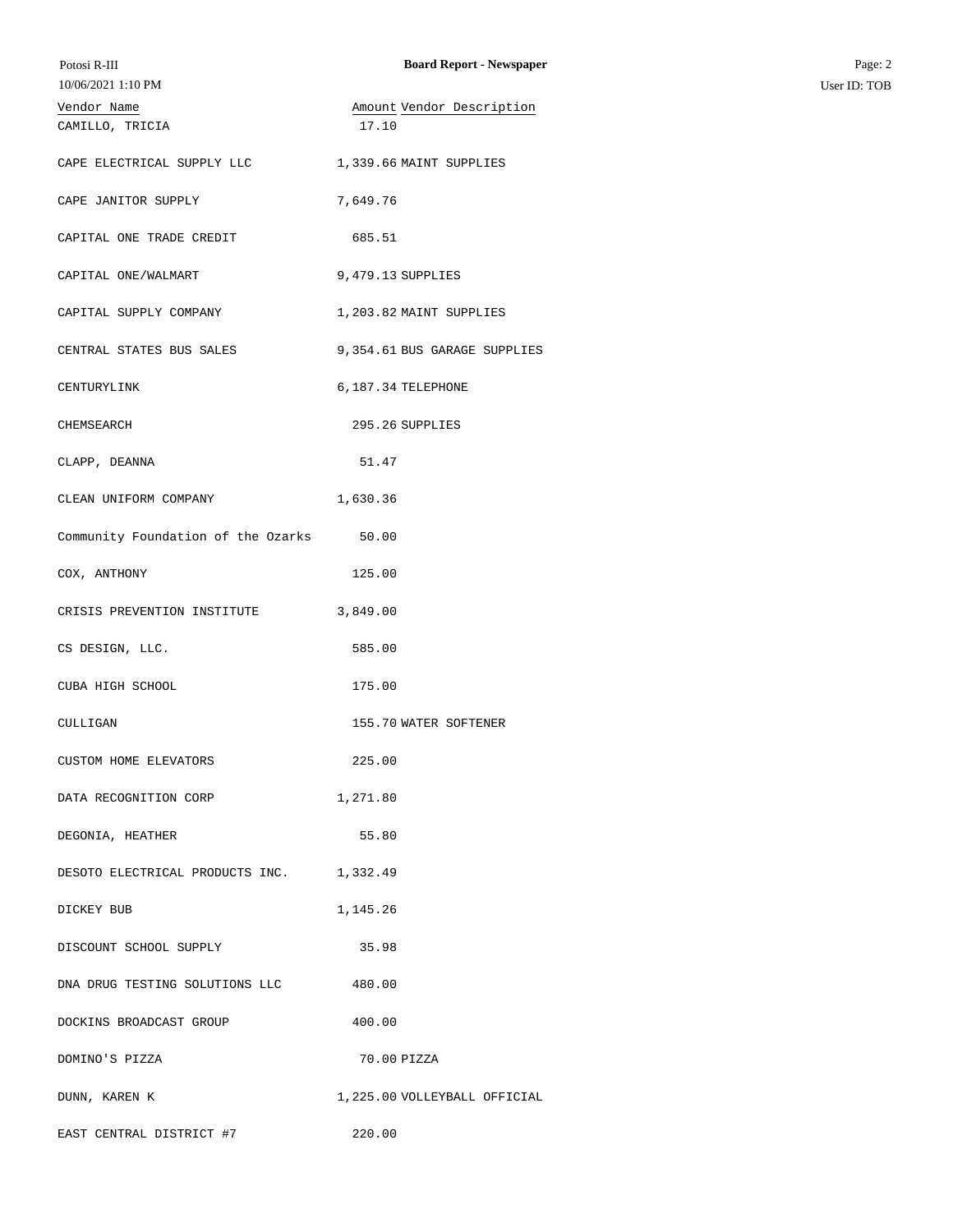| 10/06/2021 1:10 PM                      |                           |
|-----------------------------------------|---------------------------|
| Vendor Name                             | Amount Vendor Description |
| EDMENTUM, INC.                          | 54, 328. 75               |
| Education Plus                          | 375.00                    |
| ELLIOTT DATA SYSTEMS, INC.              | 1,830.60                  |
| ELLIOTT MOTOR COMPANY                   | 60.00 TOW                 |
| ELLIOTT, MIKE                           | 57.75                     |
| ELLIS BATTERY SPECIALISTS LLC           | 399.80                    |
| ENCORE MUSIC BOOSTERS                   | 350.00                    |
| ENHANCEMENTS, INC.                      | 1,562.68                  |
| ERIC ARMIN INC. (EAI)                   | 489.90                    |
| ESGI                                    | 3,636.00                  |
| FALLS, MIKE                             | 265.00                    |
| Farmington High School Band<br>Boosters | 225.00                    |
| FARMINGTON HIGH SCHOOL                  | 125.00                    |
| FEDERAL WAGE AND LABOR LAW<br>INSTITUTE | 292.55                    |
| FILTER SERVICE OF ST LOUIS              | 1,734.75                  |
| FIRST STATE COMMUNITY BANK              | 1,800.00                  |
| FISCHBECK, ALLISON                      | 130.00                    |
| FITZWATER, SANDY                        | 186.30 PAT TRAVEL         |
| FLAGHOUSE, INC.                         | 94.00                     |
| FOX C-6 SCHOOL DIST                     | 160.00                    |
| FRANKLIN, BRUCE                         | 2,000.00                  |
| FRANKLIN, CARMA                         | 65.00                     |
| FRESH AND CLEAN                         | 900.00                    |
| GANT, WENDY                             | 145.80                    |
| GEO KNIGHT & CO INC                     | 2,740.00 HEAT PRESS       |
| GIBSON, SETH                            | 259.65                    |
| GIBSON, TIFFANY                         | 0.00 REIMB                |
| GODWIN, JAMES                           | 125.00                    |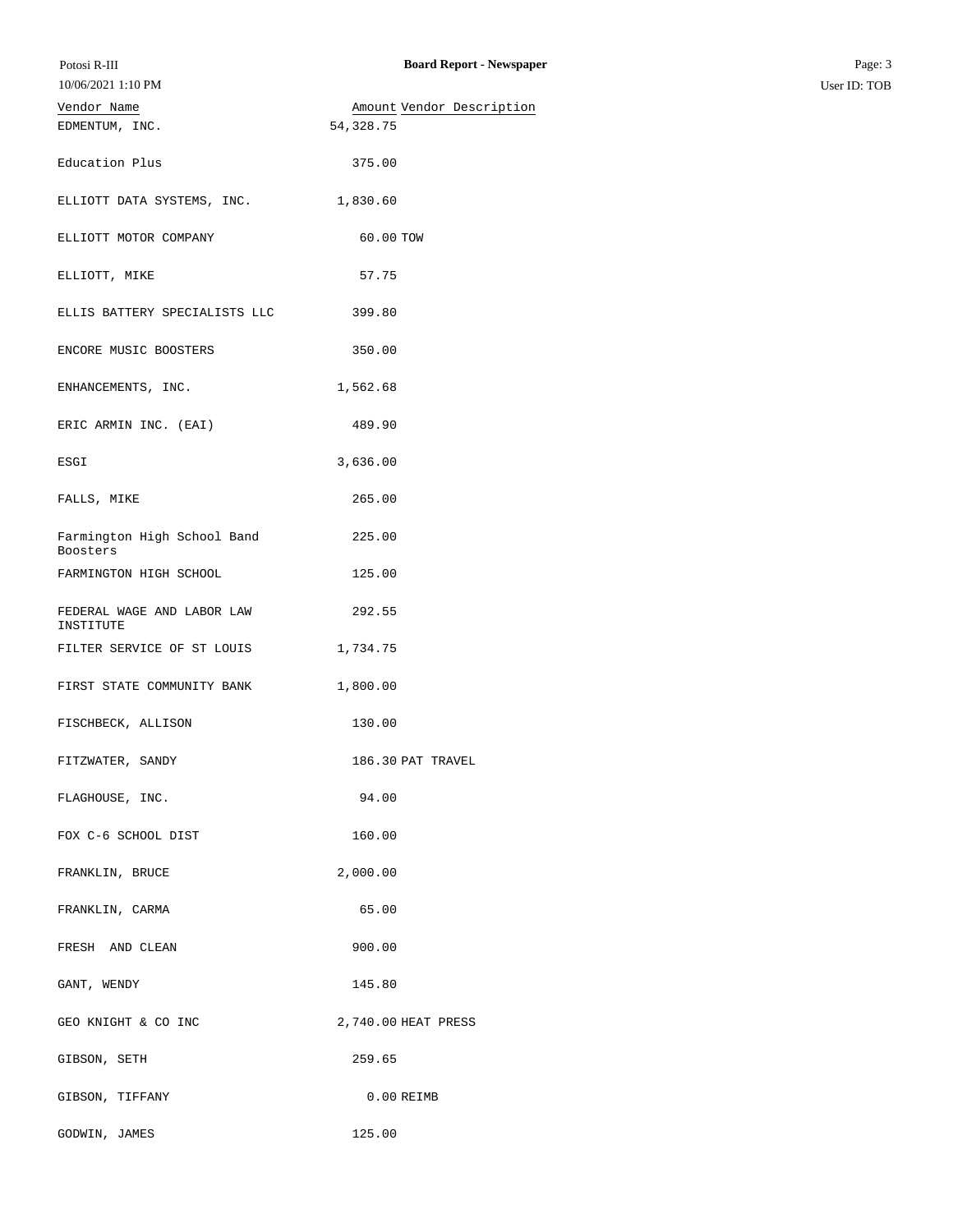| Potosi R-III                               | <b>Board Report - Newspaper</b> | Page: 4      |
|--------------------------------------------|---------------------------------|--------------|
| 10/06/2021 1:10 PM                         |                                 | User ID: TOB |
| Vendor Name                                | Amount Vendor Description       |              |
| GOPHER                                     | 1,266.18 SPORTS SUPPLIES        |              |
| GREENSPRO, INC                             | 1,288.80                        |              |
| HARPS FOOD STORE INC                       | 396.40                          |              |
| HARVEY, AARON                              | 120.60                          |              |
| HASSELL'S PIANO TUNING                     | 200.00                          |              |
| HAUPT, ROBERT                              | 125.00                          |              |
| HD SUPPLY FACILITIES MAINT, LTD.           | 207.60                          |              |
| HEINEMANN                                  | 2,151.19                        |              |
| HERMAN, JEREMY                             | 110.00                          |              |
| HOLLOWAY DISTRIBUTING INC                  | 17,041.08                       |              |
| HOUGHTON MIFFLIN HARCOURT<br>PUBLISHING CO | 23, 342.55 WORKBOOKS            |              |
| HUDL                                       | 3,950.00                        |              |
| HULTBERG, TED                              | 210.00                          |              |
| INDEPENDENT JOURNAL INC                    | 5,339.45 AD                     |              |
| INSTRUMENTALIST AWARDS LLC                 | 201.00                          |              |
| INTERSTATE ALL BATTERY CENTER              | 336.00                          |              |
| INTERSTATE BILLING SERVICE INC             | 958.49                          |              |
| JACKSON HIGH SCHOOL                        | 180.00                          |              |
| JACOBSEN, JONI                             | 65.25 PARENT ED TRAVEL          |              |
| JJ AND ME, INC                             | 150.00                          |              |
| JOHNSON, MARVIN                            | 410.00 FOOTBALL OFFICIAL        |              |
| JUNIOR LIBRARY GUILD                       | 2,480.00                        |              |
| JUST RIGHT PRINTING                        | 414.00                          |              |
| JW PEPPER & SON, INC.                      | 47.73                           |              |
| KAMMERMANN'S EXT CO INC                    | 1,585.00 PEST CONTROL           |              |
| KESLER SCIENCE                             | 299.00                          |              |
| KILLIAN, FRANK                             | 125.00                          |              |
| KING, JAMES                                | 325.00                          |              |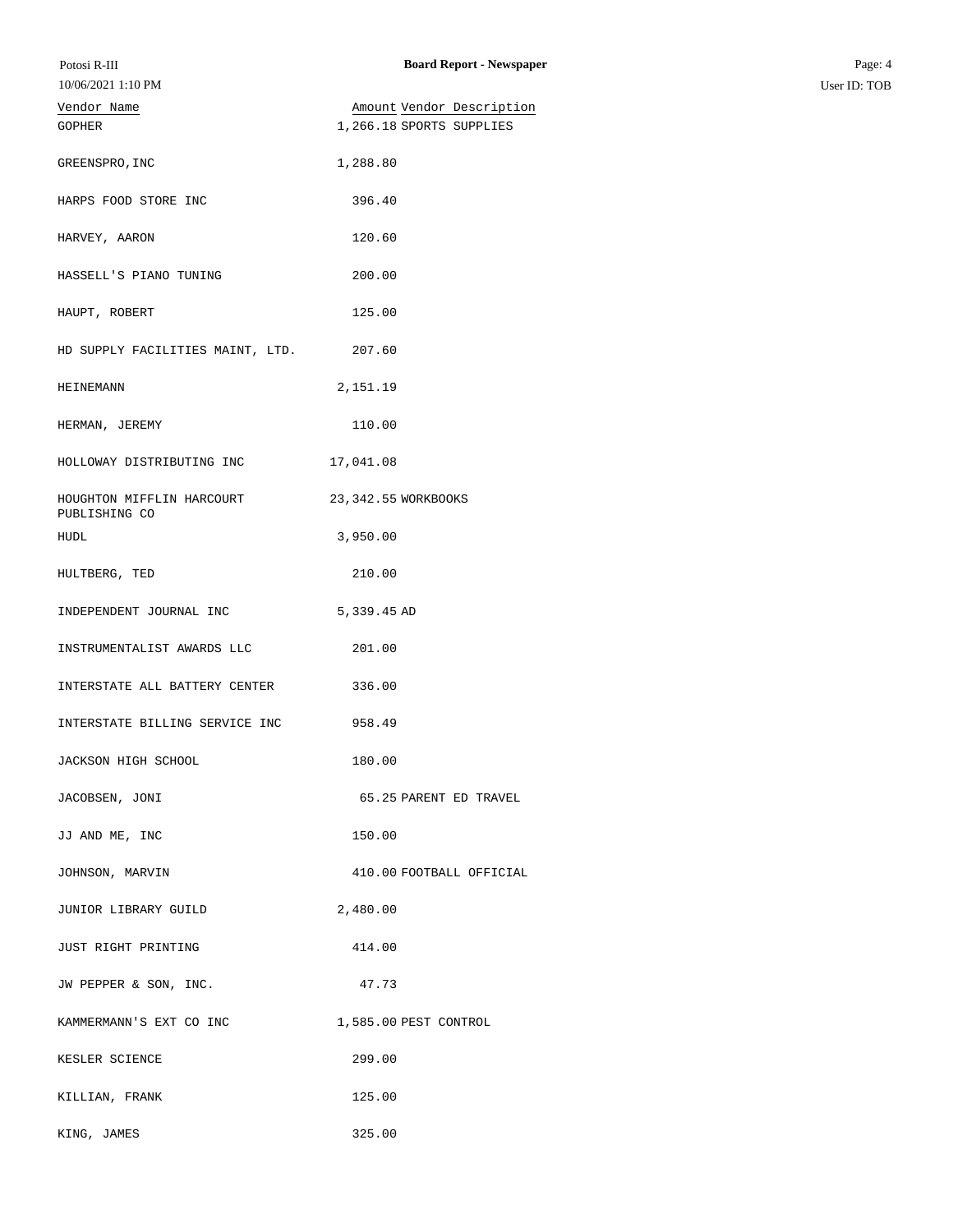| Potosi R-III                   | <b>Board Report - Newspaper</b> | Page: 5      |
|--------------------------------|---------------------------------|--------------|
| 10/06/2021 1:10 PM             |                                 | User ID: TOB |
| Vendor Name                    | Amount Vendor Description       |              |
| Kitchell, Amy                  | 127.85                          |              |
| KROMER COMPANY                 | 737.51                          |              |
| KURTZEBORN, ABBIGAIL           | 4.95                            |              |
| LABRUYERE, LANA                | 600.00                          |              |
| LAKESHORE                      | 322.98 SCHOOL SUPPLIES          |              |
| LAMINATOR.COM                  | 125.00                          |              |
| LANGHORST CONSTRUCTION INC     | 461.00                          |              |
| LAUNCH VIRTUAL LEARNING CENTER | 2,000.00                        |              |
| LEARNING A-Z                   | 108.00                          |              |
| LEWIS, EMILY                   | 59.98                           |              |
| LINTNER, JON                   | 125.00                          |              |
| LITTLE CAESAR'S POTOSI         | 73.12                           |              |
| MAAA                           | 560.00                          |              |
| MAESP                          | 305.00 REG                      |              |
| MAHURIN, ROBBIE                | 125.00                          |              |
| MARCO TECHNOLOGIES LLC         | 789.74                          |              |
| MARLER, JERAD                  | 100.00                          |              |
| MARLER, KYLE                   | 210.00                          |              |
| Marsalek, James                | 130.00                          |              |
| MARYVILLE UNIVERSITY           | 2,000.00                        |              |
| MASA                           | 2,760.48 DUES                   |              |
| MASL                           | 55.00                           |              |
| MAXWELL, CHERYL                | 185.22 WORKSHOP                 |              |
| Mayberry, Charles              | 125.00                          |              |
| MCCAUL, ALEX                   | 927.90                          |              |
| MCCOY, STEVEN                  | 91.82                           |              |
| MCGRAW HILL LLC                | 21,631.24                       |              |
| MCI                            | 91.68 LONG DISTANCE             |              |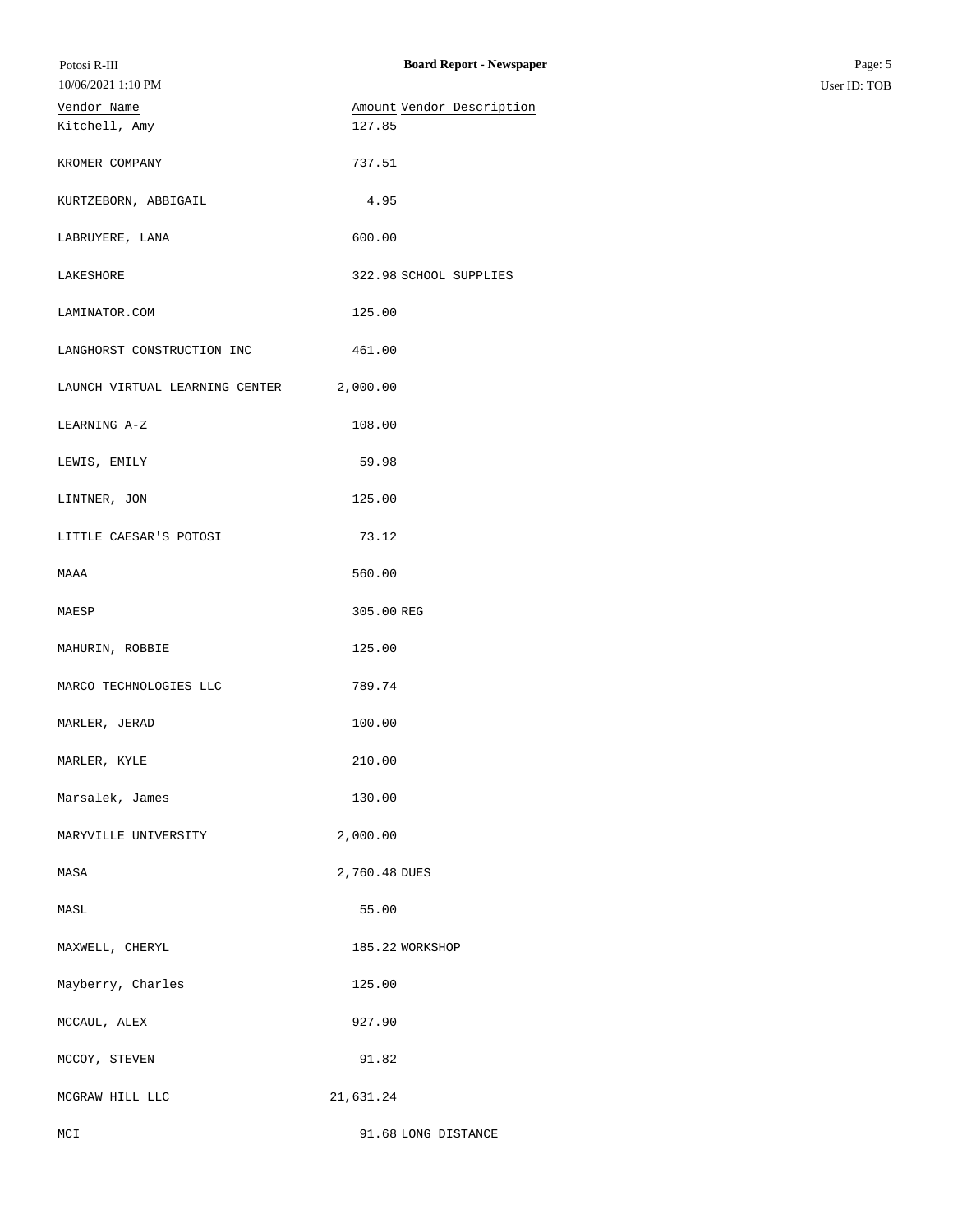| Potosi R-III<br>10/06/2021 1:10 PM                   | <b>Board Report - Newspaper</b>       | Page: 6<br>User ID: TOB |
|------------------------------------------------------|---------------------------------------|-------------------------|
| Vendor Name<br>MELTON SIGNS & TSHIRTS                | Amount Vendor Description<br>1,998.00 |                         |
| MERSEAL, HEATHER                                     | 28.38 REIMB                           |                         |
| MICKE, GARY                                          | 200.25                                |                         |
| MICKES O'TOOLE, LLC                                  | 744.50                                |                         |
| MIMS, GARY                                           | 1,230.00 BASKETBALL OFFICIAL          |                         |
| MINERAL AREA COLLEGE                                 | 1,200.00                              |                         |
| Mineral Area Football Conference                     | 50.00                                 |                         |
| MINERAL AREA OFFICE SUPPLY 28,429.71 OFFICE SUPPLIES |                                       |                         |
| MISSOURI ASSOCIATION OF SEC 1,397.00<br>PRINCIPALS   |                                       |                         |
| MISSOURI SCHOOL F/T DEAF                             | 665.00                                |                         |
| MO ASSOC OF RURAL EDUCATION                          | 585.00 MEMBERSHIP                     |                         |
| MO DIVISION OF FIRE SAFETY                           | 25.00                                 |                         |
| MO TEACHING JOBS                                     | 200.00                                |                         |
| MOLLY HAWKINS' HOUSE                                 | 751.94 SUPPLIES                       |                         |
| MORRIS, JACKIE                                       | 725.00                                |                         |
| MRTA                                                 | 35.00                                 |                         |
| MSBA                                                 | 12,076.00 MAINT POLICY SVC            |                         |
| MSCA                                                 | 330.00                                |                         |
| MSHSAA                                               | 4,327.45 MEMBERSHIP                   |                         |
| MUSIC THEATRE INTERNATIONAL                          | 2,175.00                              |                         |
| NASCO EDUCATION                                      | 638.83 SUPPLIES                       |                         |
| NASSP/NJHS                                           | 385.00                                |                         |
| NASSP                                                | 515.00 SUPPLIES                       |                         |
| NATIONAL CHEERLEADERS ASSOC                          | 44.00                                 |                         |
| NATIONAL DANCE ALLIANCE                              | 1,599.00                              |                         |
| NATIONAL FOOD GROUP                                  | 8,439.31                              |                         |
| NATIONS, SEARIA                                      | 65.00                                 |                         |
| NCS PEARSON INC                                      | 2,362.22                              |                         |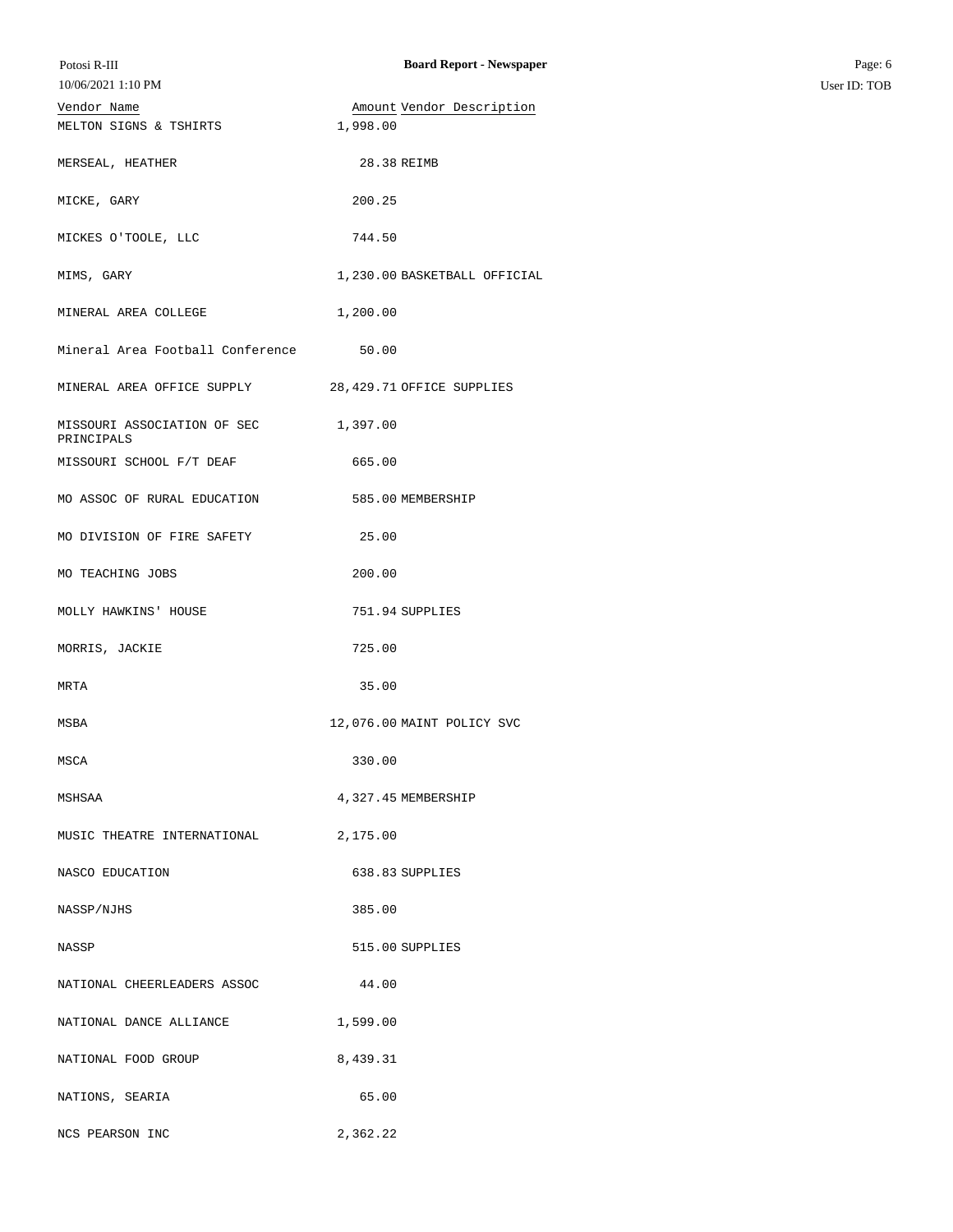| Potosi R-III<br>10/06/2021 1:10 PM | <b>Board Report - Newspaper</b>                           | Page: 7<br>User ID: TOB |
|------------------------------------|-----------------------------------------------------------|-------------------------|
| Vendor Name<br>NEGWER DOOR SYSTEMS | Amount Vendor Description<br>837.40                       |                         |
| NICKELSON, SANDRA                  | 65.00                                                     |                         |
| 0.D.A.C.S., INC                    | 790.00                                                    |                         |
| OTC BRANDS INC                     | 697.65 SCHOOL SUPPLIES                                    |                         |
| OUTER EDGE ESCAPE GAMES            | 399.00 OUTER EDGE ESCAPE GAMES                            |                         |
| PARENTS AS TEACHERS                | 725.00 CONFERENCE                                         |                         |
| PEPSI COLA COMPANY                 | 1,958.34 SODA                                             |                         |
| PERRYVILLE HIGH SCHOOL             | 150.00                                                    |                         |
| PERSONAL FIRE PROTECTION           | 4,343.25                                                  |                         |
| PES PETTY CASH                     | 65.15                                                     |                         |
| PHARMAX PHARMACY                   | 23.99                                                     |                         |
| PINKSTON, JAMES                    | 125.00                                                    |                         |
| PINKSTON, JAMIE                    | 125.00                                                    |                         |
| PINKSTON, JOHN                     | 125.00                                                    |                         |
| Politte, Amanda                    | 178.20                                                    |                         |
| POOLE'S SEPTIC SYSTEMS, LLC.       | 225.00                                                    |                         |
| Porta Phone                        | 3,043.26                                                  |                         |
| PORTER, RAVEN                      | 12.60                                                     |                         |
| POSITIVE PROMOTIONS                | 4,208.38 SUPPLIES                                         |                         |
| POST MASTER                        | 275.00 POSTAGE                                            |                         |
| POTOSI BAND BOOSTERS               | 500.00                                                    |                         |
| POTOSI LUMBER COMPANY              | 2,137.41 SUPPLIES                                         |                         |
| POTOSI, CITY OF                    | 10,659.36 GAS/WATER/UTILITIES                             |                         |
| POWERSCHOOL GROUP LLC              | 19,037.21                                                 |                         |
| PRAIRIE FARMS DAIRY INC            | 9,666.01                                                  |                         |
|                                    | PROFFER WHOLESALE PRODUCE INC 430.55 PRODUCE/FOOD SERVICE |                         |
| PURCELL TIRE                       | 7,469.24 TIRES/BUS                                        |                         |
| QUESTAR ASSESSMENT, INC.           | 900.03                                                    |                         |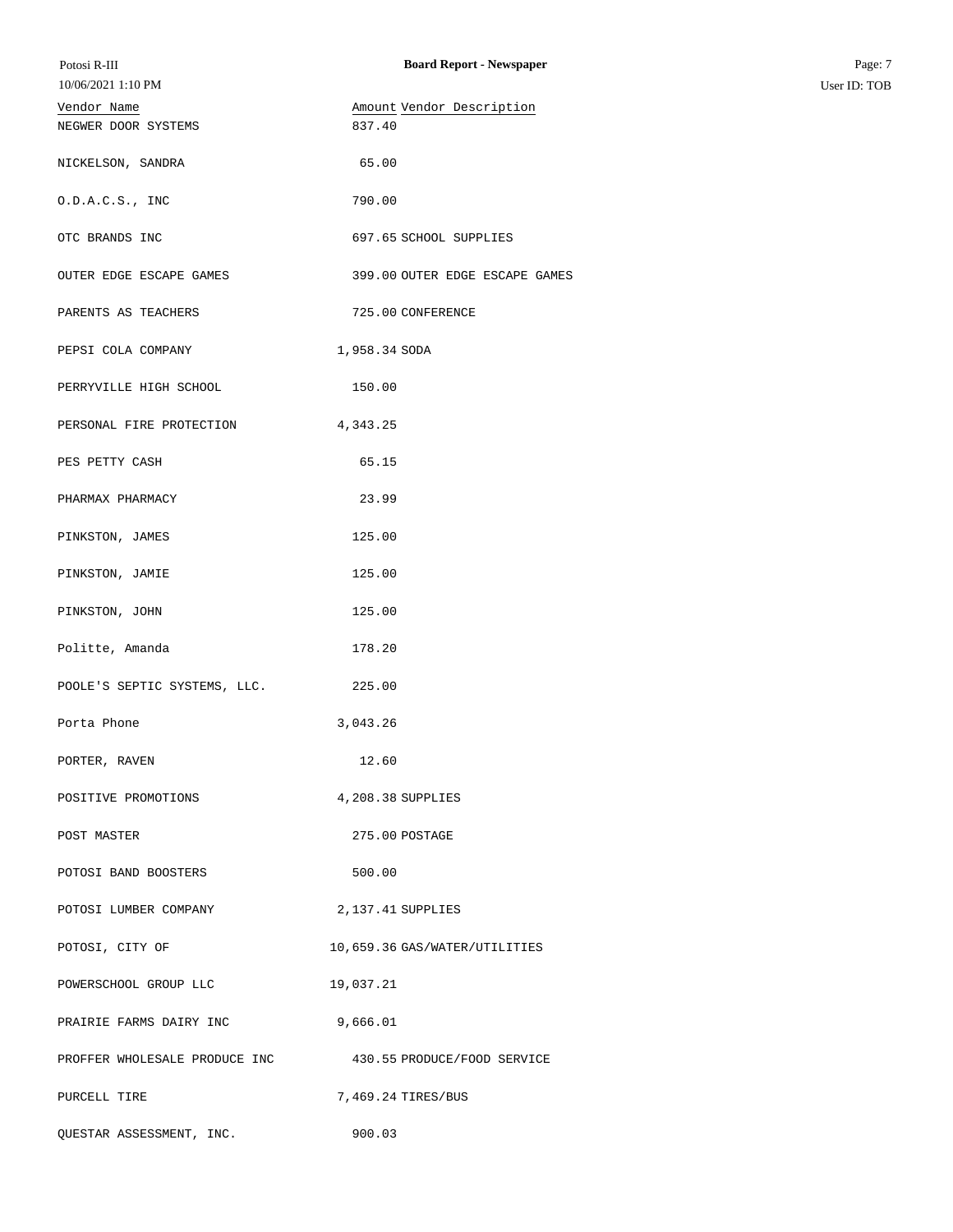| Potosi R-III<br>10/06/2021 1:10 PM                | <b>Board Report - Newspaper</b> | Page: 8<br>User ID: TOB |
|---------------------------------------------------|---------------------------------|-------------------------|
| Vendor Name                                       | Amount Vendor Description       |                         |
| QUILL CORPORATION                                 | 4.79 SCHOOL SUPPLIES            |                         |
| QUILL LLC                                         | 4,201.01                        |                         |
| R & K TIRE LLC                                    | 15.00                           |                         |
| R&R PRODUCTS INC                                  | 99.74                           |                         |
| RAINBOW RESOURCE CENTER, INC.                     | 623.43                          |                         |
| REALLY GOOD STUFF INC                             | 710.26 BOOKS                    |                         |
| RESERVE ACCOUNT                                   | 3,000.00                        |                         |
| RIDDELL/ALL AMERICAN SPORTS CORP                  | 11,452.56 SUPPLIES              |                         |
| ROBART REHABILITATION & WELLNESS<br><b>CENTER</b> | 300.00                          |                         |
| ROLLA HIGH SCHOOL                                 | 250.00                          |                         |
| ROSETTA STONE LLC                                 | 46,750.00                       |                         |
| ROYAL PAPERS INC                                  | 20,550.31                       |                         |
| RUBLE, SARAH                                      | 8.98                            |                         |
| RUSHIN, CHRIS                                     | 125.00                          |                         |
| RYDIN                                             | 312.00                          |                         |
| SCENARIO LEARNING LLC                             | 1,648.00                        |                         |
| SCHOOL SPECIALTY LLC                              | 7,632.05 SCHOOL SUPPLIES        |                         |
| SCHULTE SUPPLY INC                                | 170.20                          |                         |
| SCOTT, PHYLLIS                                    | 700.00                          |                         |
| SDI INNOVATIONS                                   | 113.75                          |                         |
| SEAS EDUCATION, INC.                              | 3,550.00                        |                         |
| Seiberlich, Jason                                 | 251.55                          |                         |
| SEMO LASE                                         | 90.00                           |                         |
| SGC FOODSERVICE                                   | 27,673.38 SUPPLIES              |                         |
| SHERWIN WILLIAMS CO                               | 387.00 PAINT                    |                         |
| SHO-ME TECHNOLOGIES                               | 549.90                          |                         |
| SILVEY, KLINTON                                   | 7,429.50                        |                         |
| SLATES, MELINDA                                   | 80.00                           |                         |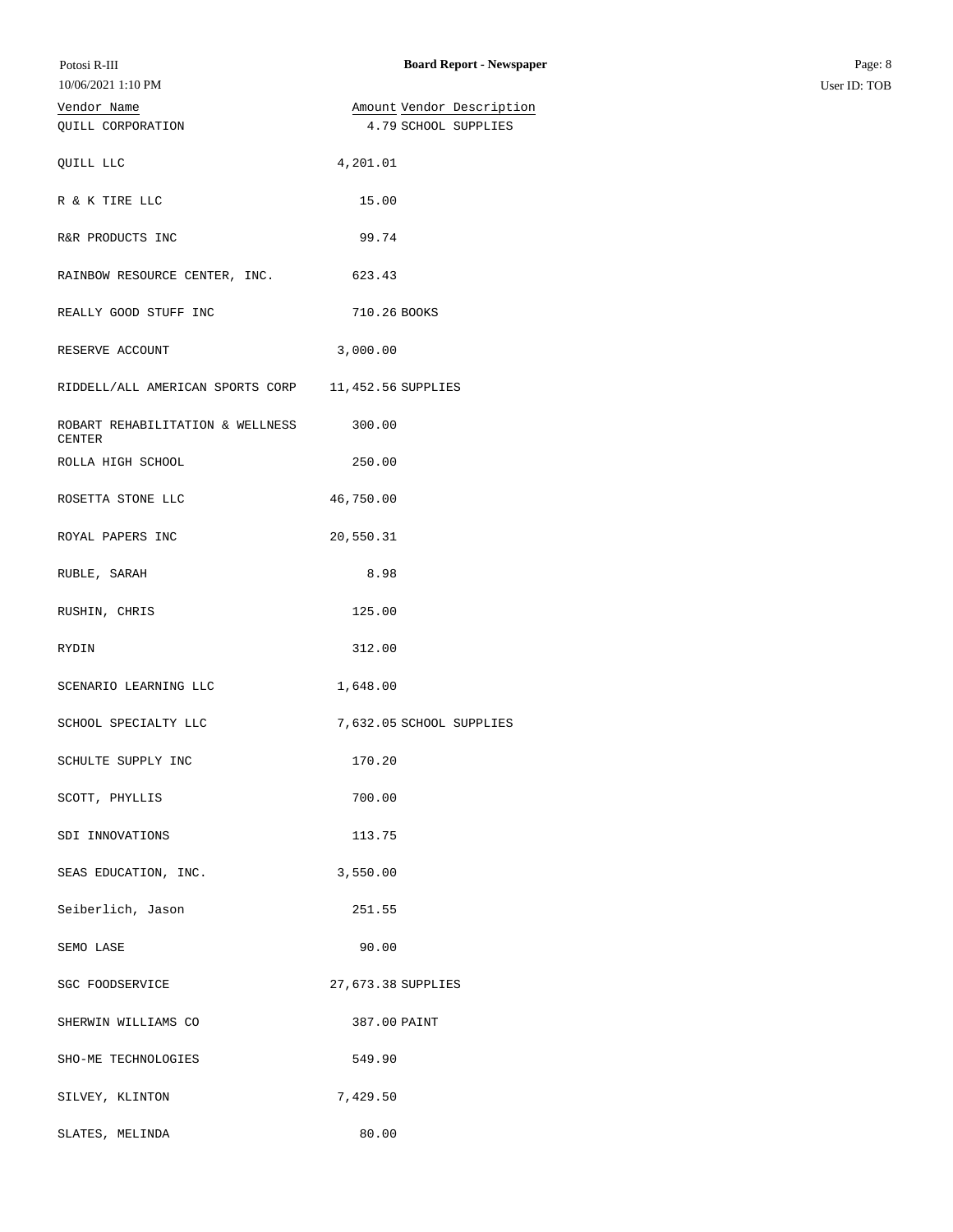| Potosi R-III                                 | <b>Board Report - Newspaper</b> | Page: 9      |
|----------------------------------------------|---------------------------------|--------------|
| 10/06/2021 1:10 PM                           |                                 | User ID: TOB |
| Vendor Name                                  | Amount Vendor Description       |              |
| SMITH, JASON                                 | 70.00                           |              |
| SNO Sites                                    | 358.00                          |              |
| SOUTHEAST RPDC                               | 1,625.00 REG                    |              |
| SOUTHPAW GRAFIX                              | 1,853.50                        |              |
| ST LOUIS UNIVERSITY                          | 1,000.00                        |              |
| ST. LOUIS BASKETRY SUPPLY, INC.              | 119.50                          |              |
| STAFFORD, VIRGINIA                           | 65.00                           |              |
| STAPLES                                      | 1,757.91                        |              |
| SULLENS, JAKE                                | 70.00                           |              |
| SUNLIGHT FEED & FARM CENTER INC              | 285.26                          |              |
| SWEET MEMORIES SANDWICH SHOP                 | 325.00 FOOD                     |              |
| SYNCB/AMAZON                                 | 42,920.12                       |              |
| TANG MATH LLC                                | 14,375.00                       |              |
| TEACHER DIRECT                               | 5,795.14                        |              |
| TECH ELECTRONICS, INC.                       | 5,186.16 MAINT                  |              |
| THEMES & VARIATIONS INC                      | 149.95                          |              |
| THURMOND ROOFING                             | 850.00                          |              |
| TIRE BARGAINS                                | 536.00                          |              |
| TK ELEVATOR CORPORATION                      | 1,380.81                        |              |
| TRANE                                        | 4,607.07                        |              |
| TROJAN FOOTBALL BOOSTER CLUB                 | 150.00                          |              |
| TRXC TIMING, LLC                             | 2,308.90                        |              |
| UNIVERSITY OF HEALTH SCIENCES &<br>PHARMACY  | 1,500.00                        |              |
| UNIVERSITY OF LOUISVILLE                     | 1,500.00                        |              |
| UNIVERSITY OF MISSOURI-COLUMBIA AR 49,148.04 |                                 |              |
| UNIVERSITY OF MO-KANSAS CITY                 | 450.00                          |              |
| US FOODS, INC.                               | 9,550.35                        |              |
| USA TEST PREP LLC                            | 1,000.00                        |              |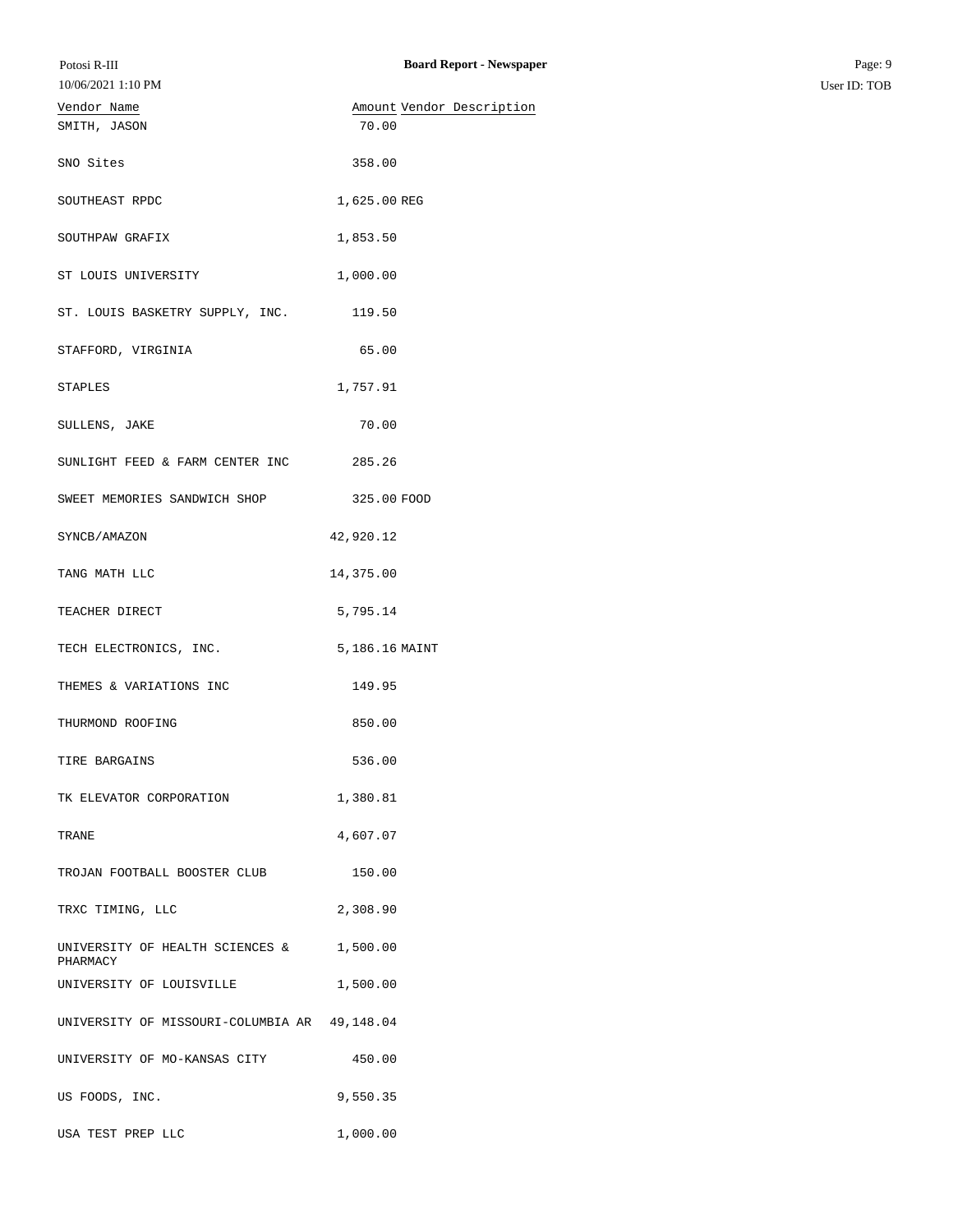| Potosi R-III<br>10/06/2021 1:10 PM                                  | <b>Board Report - Newspaper</b>     |             | Page: 10<br>User ID: TOB |
|---------------------------------------------------------------------|-------------------------------------|-------------|--------------------------|
| Vendor Name<br>VALLE CATHOLIC HIGH SCHOOL                           | Amount Vendor Description<br>150.00 |             |                          |
| VERIZON                                                             | 102.52                              |             |                          |
| VISA CARD SERVICES                                                  | 11,367.50                           |             |                          |
| WARDENS EAST END LAUNDRY INC                                        | 18.75 MOPS CLEANED/HS               |             |                          |
| WASH CO CHAMBER OF COMMERCE                                         | 346.00 ANNUAL DUES/ADMIN            |             |                          |
| WASHINGTON COUNTY AGGREGATES                                        | 127.80 GRAVEL                       |             |                          |
| WASHINGTON COUNTY AMBULANCE DIST                                    | 660.00 SERVICES                     |             |                          |
| WASHINGTON COUNTY FAIR                                              | 70.00 BOOTH                         |             |                          |
| WASHINGTON COUNTY HEALTH DEPT                                       | 45.00 FLU VACCINE                   |             |                          |
| WASTE CONNECTIONS OF MO                                             | 5,125.00                            |             |                          |
| WATERWORK SPECIALTIES INC                                           | 829.19 EQUIP                        |             |                          |
| WAYDE'S EQUIPMENT LLC                                               | 371.30                              |             |                          |
| WEST MUSIC                                                          | 136.18                              |             |                          |
| WESTERN PSYCHOLOGICAL SERVICES                                      | 332.20                              |             |                          |
| WILLIAMS, CALE                                                      | 125.00                              |             |                          |
| WILSON, BRYCE                                                       | 542.70                              |             |                          |
| WINDSOR HIGH SCHOOL                                                 | 75.00                               |             |                          |
| Woods, Jennifer                                                     | 136.96                              |             |                          |
| Worthington Direct                                                  | 278.03                              |             |                          |
| WYRICK, DYLAN RAY                                                   | 100.00                              |             |                          |
| YATES, AUDREY                                                       | 9.60                                |             |                          |
| ZAHNER, GARRIE                                                      | 130.00                              |             |                          |
| Checking<br>Fund: $20$<br>$\mathbf{1}$<br>FARMINGTON R7 SCHOOL DIST | Teachers<br>460.48                  | Fund Total: | 1,413,854.50             |
| FREDERICKTOWN R-1 SCHOOL DIST                                       | 671.78                              |             |                          |
| MO DIVISION OF YOUTH SERVICES                                       | 1,780.12 EDUCATIONAL SERVICES       |             |                          |

NHC REHAB MISSOURI 256.75

NORTHWEST R-I ADMIN CENTER 507.50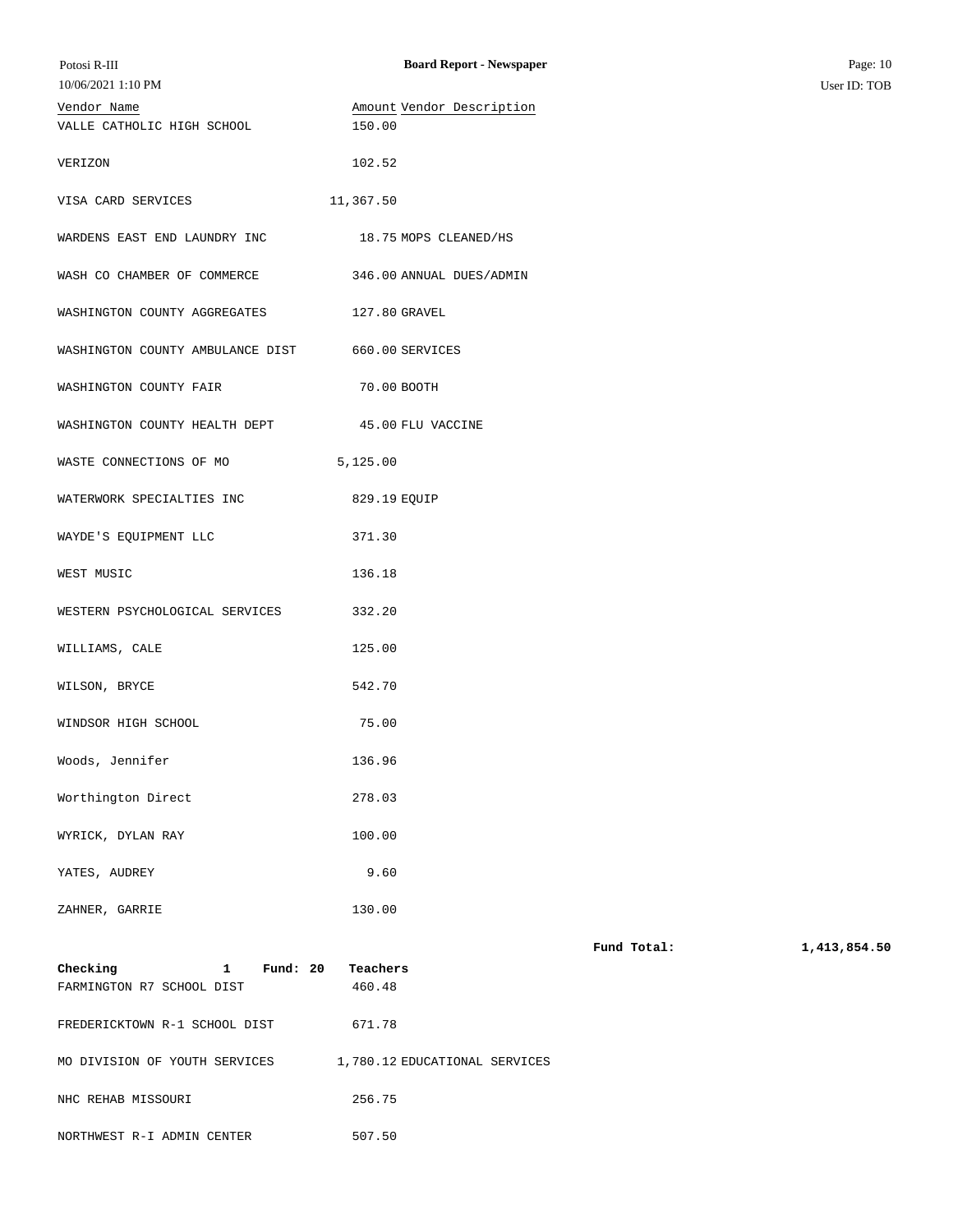| Potosi R-III                                                            | <b>Board Report - Newspaper</b>        |                         | Page: 11     |
|-------------------------------------------------------------------------|----------------------------------------|-------------------------|--------------|
| 10/06/2021 1:10 PM                                                      |                                        |                         | User ID: TOB |
| Vendor Name                                                             | Amount Vendor Description              |                         |              |
| ST JAMES R-1 SCHOOL DIST                                                | 2,180.29 EDUCATIONAL SERVICES          |                         |              |
| UNITEC CAREER CENTER                                                    | 107,207.00 TUITION                     |                         |              |
| WAYNESVILLE R-VI SCHOOL DIST 2,008.01                                   |                                        |                         |              |
| WEST ST. FRANCOIS COUNTY R-IV 1,422.60 MICROFISCHE EQUIP<br>SCHOOL DIST |                                        |                         |              |
|                                                                         |                                        | Fund Total:             | 116,494.53   |
| Checking<br>$\mathbf{1}$<br>ADVANCE CONSTRUCTION                        | Fund: 40 Capital Projects<br>58,700.00 |                         |              |
| BOYER LUMBER INC                                                        | 1,295.45 MAINT SUPPLIES                |                         |              |
| BROCKMILLER CONSTRUCTION INC                                            | 57,854.32                              |                         |              |
| BUSENBARK CARPET, INC.                                                  | 3,838.24 CARPET                        |                         |              |
| DAIKIN-TMI, LLC                                                         | 2,842.57                               |                         |              |
| DESOTO ELECTRICAL PRODUCTS INC. 6,680.00                                |                                        |                         |              |
| DITTRONICS                                                              | 2,727.00                               |                         |              |
| GWS CONTRACTORS INS                                                     | 1,500.00                               |                         |              |
| HOENER ASSOCIATES INC                                                   | 11,192.17                              |                         |              |
| MARCO TECHNOLOGIES LLC                                                  | 36,626.97                              |                         |              |
| MOORES SEAMLESS GUTTERS                                                 | 575.00                                 |                         |              |
| PRO TRACK AND TENNIS INC.                                               | 29,250.00                              |                         |              |
| SMITH, TIM                                                              | 2,695.00                               |                         |              |
| TOTH & ASSOCIATES                                                       | 61,905.00                              |                         |              |
| TRANE                                                                   | 2,518.00                               |                         |              |
| UMB BANK, N.A.                                                          | 18,897.64                              |                         |              |
| USWA FILM, LLC.                                                         | 16, 451.98                             |                         |              |
| VERN BAUMAN CONTRACTING                                                 | 264,459.16                             |                         |              |
| WATERWORK SPECIALTIES INC                                               | 179.30 EQUIP                           |                         |              |
| WILSON TRUCK SERVICE                                                    | 3,070.80 TRUCK SERVICE                 |                         |              |
|                                                                         |                                        | Fund Total:             | 583,258.60   |
|                                                                         |                                        | Checking Account Total: | 2,113,607.63 |
| Checking                                                                | 3                                      |                         |              |
| Checking<br>3                                                           | Fund: $30$<br>Debt Service             |                         |              |
| UMB BANK N.A.                                                           | 318.00                                 |                         |              |